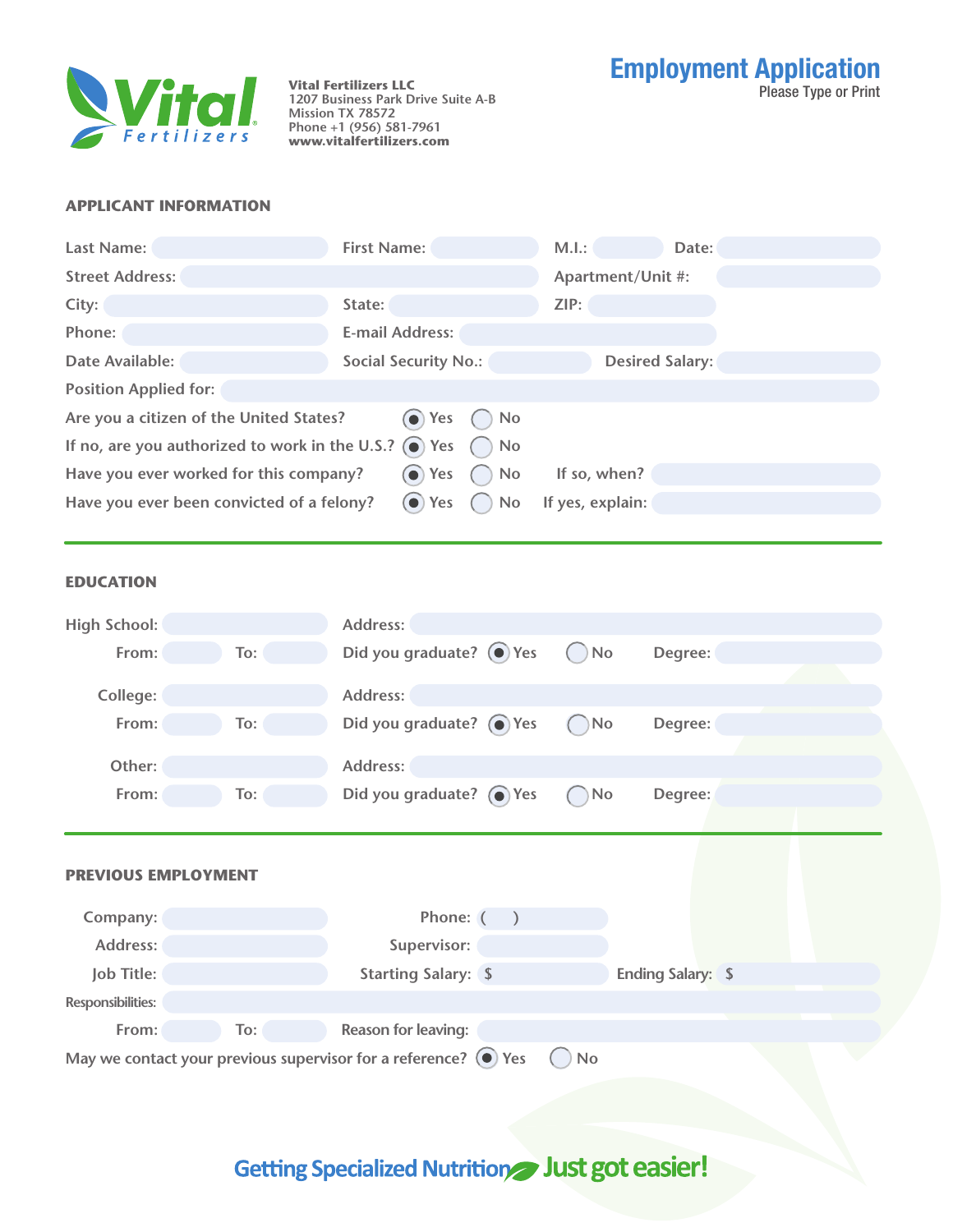| Wital.                                                         |     | <b>Vital Fertilizers LLC</b><br>1207 Business Park Drive Suite A-B<br>Mission TX 78572<br>Phone +1 (956) 581-7961<br>www.vitalfertilizers.com |               |     |                          | <b>Employment Application</b><br><b>Please Type or Print</b> |
|----------------------------------------------------------------|-----|-----------------------------------------------------------------------------------------------------------------------------------------------|---------------|-----|--------------------------|--------------------------------------------------------------|
| Company:                                                       |     | Phone: (                                                                                                                                      |               |     |                          |                                                              |
| Address:                                                       |     | Supervisor:                                                                                                                                   |               |     |                          |                                                              |
| Job Title:                                                     |     | <b>Starting Salary: \$</b>                                                                                                                    |               |     | <b>Ending Salary:</b> \$ |                                                              |
| <b>Responsibilities:</b>                                       |     |                                                                                                                                               |               |     |                          |                                                              |
| From:                                                          | To: | <b>Reason for leaving:</b>                                                                                                                    |               |     |                          |                                                              |
|                                                                |     | May we contact your previous supervisor for a reference? $\left( \bullet \right)$ Yes                                                         |               | No  |                          |                                                              |
| Company:                                                       |     | Phone: (                                                                                                                                      |               |     |                          |                                                              |
| Address:                                                       |     | Supervisor:                                                                                                                                   |               |     |                          |                                                              |
| Job Title:                                                     |     | <b>Starting Salary: \$</b>                                                                                                                    |               |     | <b>Ending Salary: \$</b> |                                                              |
| Responsibilities:                                              |     |                                                                                                                                               |               |     |                          |                                                              |
| From:                                                          | To: | <b>Reason for leaving:</b>                                                                                                                    |               |     |                          |                                                              |
| MILITARY SERVICE                                               |     |                                                                                                                                               |               |     |                          |                                                              |
| <b>Branch:</b>                                                 |     | From:                                                                                                                                         |               | To: |                          |                                                              |
| <b>Rank at Discharge:</b>                                      |     | Type of discharge:                                                                                                                            |               |     |                          |                                                              |
|                                                                |     | If other than honorable, explain:                                                                                                             |               |     |                          |                                                              |
|                                                                |     |                                                                                                                                               |               |     |                          |                                                              |
| <b>REFERENCES</b><br>Please list three professional references |     |                                                                                                                                               |               |     |                          |                                                              |
| <b>Full Name:</b>                                              |     |                                                                                                                                               | Relationship: |     |                          |                                                              |
| Company:                                                       |     |                                                                                                                                               | Phone: (      |     | $\mathcal{L}$            |                                                              |
| Address:                                                       |     |                                                                                                                                               |               |     |                          |                                                              |
| <b>Full Name:</b>                                              |     |                                                                                                                                               | Relationship: |     |                          |                                                              |
| Company:                                                       |     |                                                                                                                                               | Phone: (      |     |                          |                                                              |
| Address:                                                       |     |                                                                                                                                               |               |     |                          |                                                              |

# Getting Specialized Nutrition Just got easier!